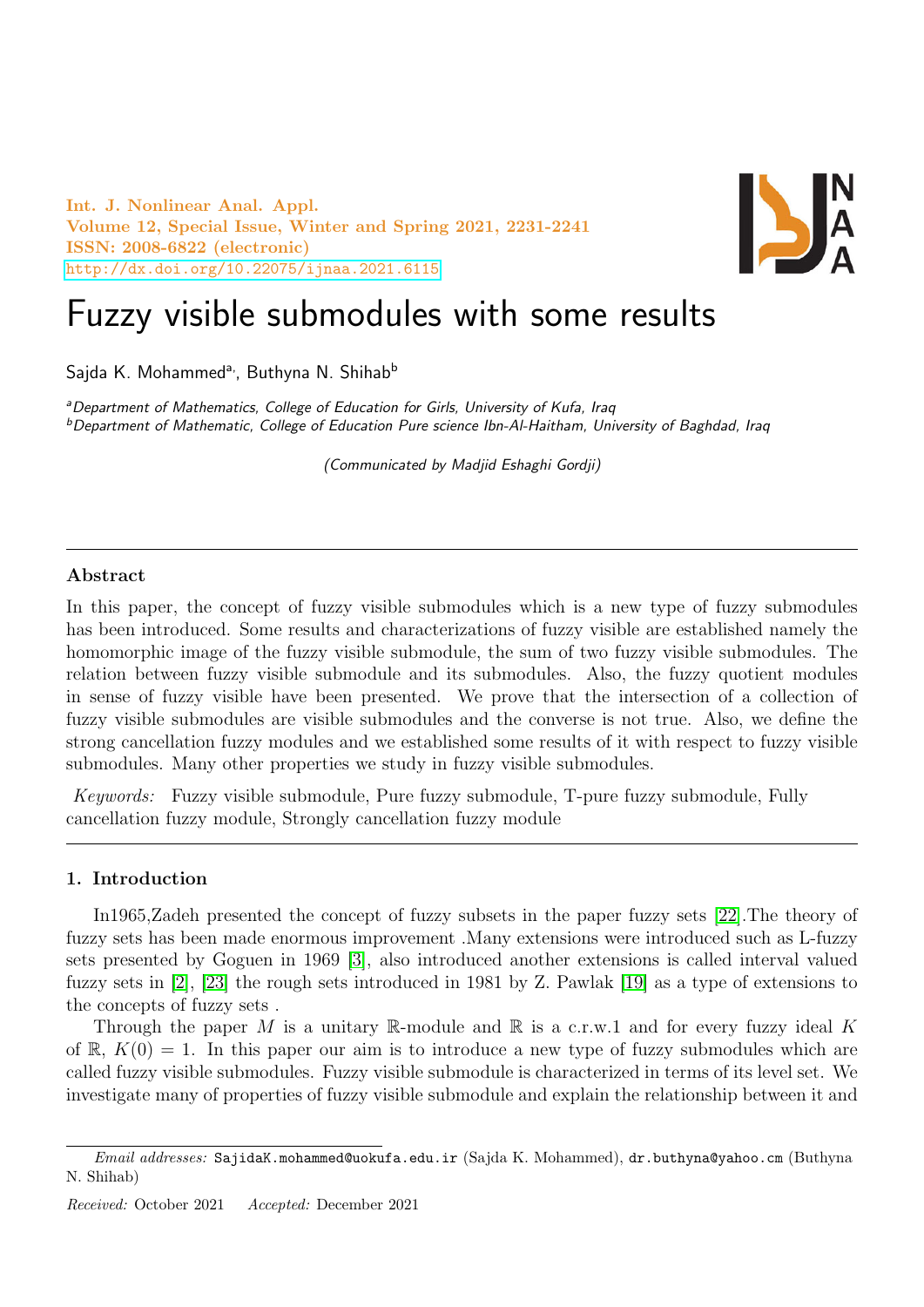other type of fuzzy submodule like pure, T-pure,divisible. Also we define fuzzy strongly cancellation submodule and use it to explain the relation between the nonzero fuzzy ideal of a ring R and fuzzy visible submodule on fuzzy R-module.

In section 2,we give some preliminaries which are necessary to our work. In section 3, we define fuzzy visible submodule and study it by give some examples and prove some results.

#### 2. Basic concepts

This section has provided definitions for fuzzy sets as well as their facets. We also provide fuzzy modules with specific properties.

**Definition** 2.1. [\[22\]](#page-10-0) Let  $\mathbb R$  be a non-empty set and I be the closed interval  $[0,1]$  of the real line (real numbers). A fuzzy set  $\mathfrak W$  in R (a fuzzy subset of  $\mathbb R$ ) is a function from  $\mathbb R$  in to I.

**Definition** 2.2. [\[24,](#page-10-5) [4\]](#page-10-6) Let  $a_t : \mathbb{R} \to [0, 1]$  be a fuzzy set in  $\mathbb{R}$  , where  $a \in \mathbb{R}$ ,  $t \in [0, 1]$ , define

$$
a_t(y) = \begin{cases} t & \text{if } a = y \\ 0 & \text{if } a \neq y \end{cases}
$$

 $a_t$  is called a fuzzy singleton in  $\mathbb{R}$ .

**Definition** 2.3. [\[15\]](#page-10-7) Let  $a_t, x_k$  be two fuzzy singletons of  $\mathbb{R}$ . if  $a_t = x_k$ , then  $a = x$  and  $t = k$ , where  $t, k \in (0, 1]$ .

**Definition** 2.4. [\[17,](#page-10-8) [12\]](#page-10-9) Let X be a non-empty set, and  $\mathbb{A}$  be a fuzzy subset of X, for all,  $t \in [0,1]$ , the set  $\mathbb{A}_t = \{x \in X : \mathbb{A}(x) \geq t\}$  is called a level set of X with respect to  $\mathbb{A}$ .

**Definition** 2.5. [\[8\]](#page-10-10) Let f be a mapping from a set M into a set N. Let  $\mathbb{A}$  be a fuzzy set in M and  $\mathbb B$  be a fuzzy set in N. The image of  $\mathbb A$  denoted by  $f(\mathbb A)$  is the fuzzy set in N defined by :

$$
f(\mathbb{A})(y) = \begin{cases} \sup\{\mathbb{A}(z) : z \in f^{-1}(y), \text{if } f^{-1}(y) \neq 0, \text{for all } y \in N, \} \\ 0 & \text{o.w.} \end{cases}
$$

and the inverse image of  $\mathbb B$  denoted by  $f^{-1}(\mathbb B)$  fuzzy set in M defined by:

$$
f^{-1}(\mathbb{B})(x) = \mathbb{B}(f(x)),
$$
 for all  $x \in M$ 

**Remark 2.6.** Let  $A$  and  $B$  be two fuzzy sets in  $R$ , then

- 1.  $\mathbb{A} = \mathbb{B}$  if and only if  $\mathbb{A}(x) = \mathbb{B}(x)$ ,  $\forall x \in \mathbb{R}$ ,
- 2.  $\mathbb{A} \subseteq \mathbb{B}$  if and only if  $\mathbb{A}(x) \leq \mathbb{B}(x)$ ,  $\forall x \in \mathbb{R}$ ,
- 3.  $(A \cap \mathbb{B})_t = A_t \cap \mathbb{B}_t$  and  $(A \cup \mathbb{B})_t = A_t \cup \mathbb{B}_t$ , for all  $t \in [0,1], [22]$  $t \in [0,1], [22]$  $t \in [0,1], [22]$ ,
- 4.  $A = \mathbb{B}$  if and only if  $A_t = B_t$ , for all  $t \in [0, 1], [11],$  $t \in [0, 1], [11],$  $t \in [0, 1], [11],$

**Definition 2.7.** [\[24\]](#page-10-5) Let M be an R-module. A fuzzy set  $\mathbb P$  of M is called a fuzzy module of an R-module M if,

1.  $\mathbb{P}(x - y > min\{\mathbb{P}(x), \mathbb{P}(y)\},$  for all  $x, y \in M$ .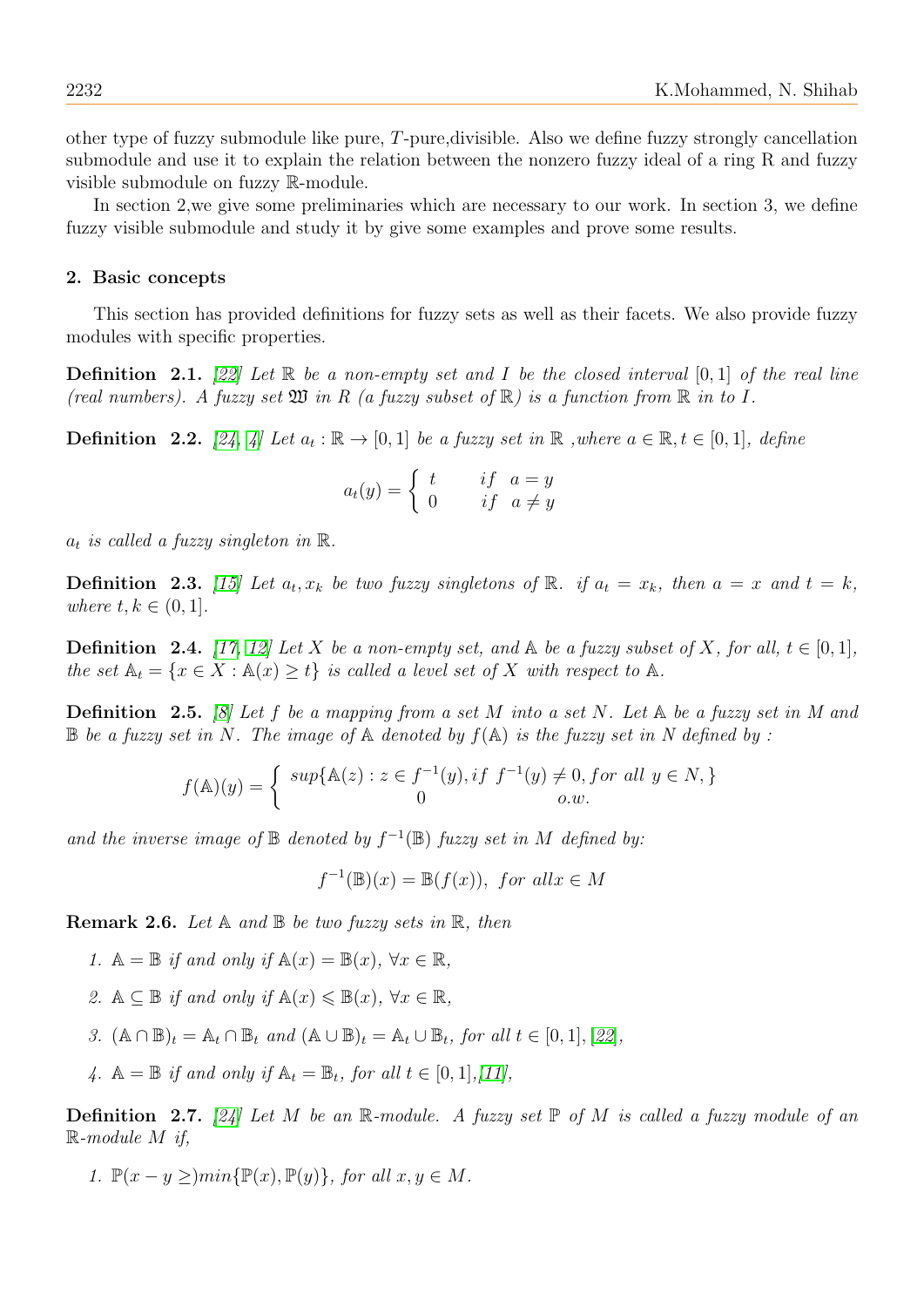2.  $\mathbb{P}(rx) \geq \mathbb{P}(x)$ , for all  $x \in M, r \in \mathbb{R}$ .

$$
3. \mathbb{P}(0) = 1.
$$

Let  $FM(M)$  denote the set of all fuzzy modules of an  $\mathbb{R}$ -module M.

**Definition** 2.8. [\[14\]](#page-10-12) Let  $A, \mathbb{P} \in FM(M)$ . A is called a fuzzy submodule of  $\mathbb{P}$  if  $A \subseteq \mathbb{P}$ . Let  $FS(\mathbb{P})$  symbolize the set of all fuzzy submodule of a fuzzy module  $\mathbb{P}$  of an  $\mathbb{R}$ -module M.

**Definition** 2.9. [\[14\]](#page-10-12)  $A \in FS(\mathbb{P})$  if and only if,  $A_t$  is a submodule of  $\mathbb{P}_t$ , for each  $t \in [0,1]$ .

**Definition** 2.10. [\[9\]](#page-10-13) Let M, N be any sets and  $f : M \to N$  be any function. A fuzzy subset  $\mathbb{A}$  of M is called f-invariant if  $f(x) = f(y)$  implies  $\mathbb{A}(x) = \mathbb{A}(y)$  where  $x, y \in M$ .

**Proposition 2.11.** [\[15\]](#page-10-7) Let f be a function from a set M into set N. A and  $\mathbb{B}$  are fuzzy subsets of N then

$$
f^{-1}(\mathbb{A}\cap\mathbb{B})=f^{-1}(\mathbb{A})\cap f^{-1}(\mathbb{B})
$$

**Proposition 2.12.** [\[9\]](#page-10-13) If f is a function defined on a set M, A and B are fuzzy subsets of M,  $\mathbb{C}$ and  $\mathbb D$  are fuzzy subset of  $f(M)$ . The following are true:

- 1.  $A \subseteq f^{-1}(f(\mathbb{A})).$
- 2.  $A = f^{-1}(f(A))$  whenever A is f-invariant
- 3.  $f(f^{-1}(\mathbb{D})) = D$ .
- 4. If  $\mathbb{A} \subseteq \mathbb{B}$ , then  $f(\mathbb{A}) \subseteq f(\mathbb{B})$ .
- 5. If  $\mathbb{C} \subseteq \mathbb{D}$ , then  $f^{-1}(\mathbb{C}) \subseteq f^{-1}(\mathbb{D})$ .

**Proposition 2.13.** [\[25\]](#page-10-14) Let  $X \in FM(M_1)$  and  $Y \in FM(M_2)$ . Suppose that  $f : X \to Y$  be a fuzzy homomorphism. If  $A \in FS(X)$  and  $B \in FS(Y)$ , then:

- 1.  $f(A) \in FS(Y)$ .
- 2.  $f^{-1}(B) \in FS(X)$ .

**Definition** 2.14. [\[9,](#page-10-13) [1\]](#page-10-15) A fuzzy subset K of a ring R is called a fuzzy ideal of R, if for each  $x, y \in \mathbb{R}$ :

- 1.  $K(x y) \geq min\{K(x), K(y)\}.$
- 2.  $K(x, y) \geq max\{K(x), K(y)\}.$

We will use  $FI(\mathbb{R})$  to symbolize the set of all fuzzy ideals of  $\mathbb{R}$ .

Corollary 2.15. [\[15\]](#page-10-7) Let  $(x_1)_{t_1}, (x_2)_{t_2}, \ldots, (x_n)_{t_n}$  be a fuzzy singleton of  $\mathbb R$ . Let  $((x_1)_{t_1}, (x_2)_{t_2}, \ldots, (x_n)_{t_n})(w) : \mathbb{R} \to [0, 1]$ , defined by :

$$
((x_1)_{t_1}, (x_2)_{t_2}, \ldots, (x_n)_{t_n})(w) = \begin{cases} \min\{t_1, \ldots, t_n\} & if w \in (x_1, \ldots, x_n) \\ 0 & o.w. \end{cases}
$$

, then  $(x_1, \ldots, x_n)$  is a fuzzy ideal of  $\mathbb{R}$ .

The fuzzy ideal  $((x_1)_{t_1}, (x_2)_{t_2}, \ldots, (x_n)_{t_n})$  is called a finitely generated fuzzy ideal generated by  $(x_1)_{t_1}, (x_2)_{t_2}, \ldots, (x_n)_{t_n}.$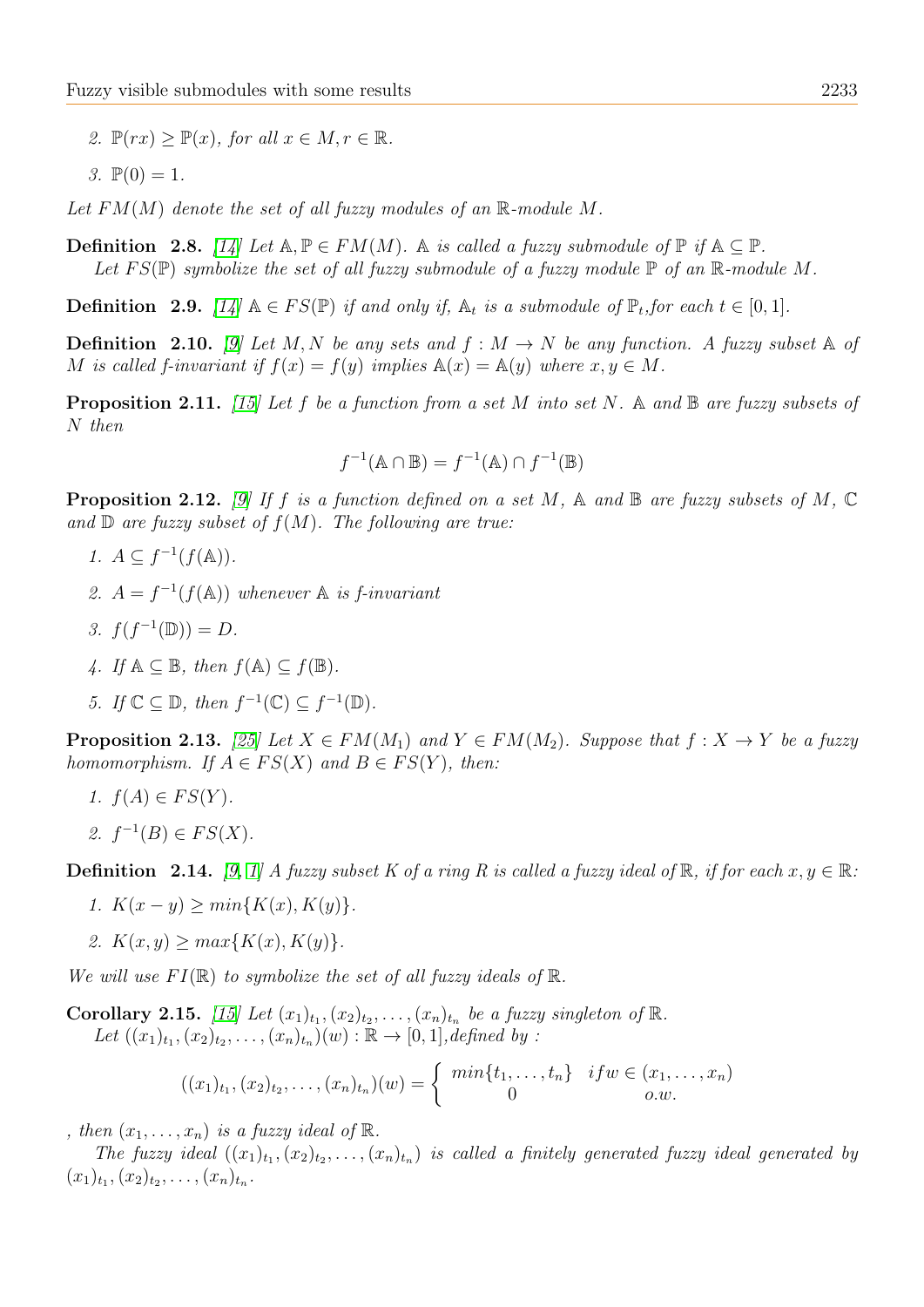**Remark 2.16.** [\[15\]](#page-10-7) Let  $A \in FI(R)$ . Then A is a finitely generated ideal if and only if  $A_t$  is a finitely generated ideal of  $\mathbb{R}, \forall t \in [0,1].$ 

**Proposition 2.17.** [\[14\]](#page-10-12)  $K \in FI(R)$  if and only if  $K_t, t \in [0,1]$  is an ideal of  $\mathbb{R}$ .

**Definition** 2.18. Let  $\mathbb{P} \in FM(M)$ ,  $\mathbb{A} \in FS(\mathbb{P})$  and  $K \in FI(\mathbb{R})$ . The product

$$
KA = \begin{cases} \sup\{\inf\{K(r_1),\ldots,K(r_n),A(x_1),\ldots,A(x_n)\}\} & \text{for some } r_i \in \mathbb{R}, x_i \in M, n \in N \\ 0 & \text{o.w.} \end{cases}
$$

Note that  $KA \in FS(\mathbb{P})$  if  $K(0) = 1$ , [\[24\]](#page-10-5). And  $(KA)_t = K_tA_t$  for each  $t \in [0,1]$ , [\[8\]](#page-10-10).

**Definition** 2.19. [\[24\]](#page-10-5) Let  $\mathbb{P} \in FM(M)$  and  $A, B \in FS(\mathbb{P})$ . The residual quotient ideal of A and B denoted by  $(A : B)$  is the fuzzy subset of  $\mathbb R$  defined by:

 $(A : B)r = \sup\{t \in [0,1] : r_tB \subseteq A\}$ , for all  $r \in \mathbb{R}$ 

**Definition** 2.20. [\[24\]](#page-10-5) If  $A, B \in FS(\mathbb{P})$ , then  $(A : B) \in FI(\mathbb{R})$ .

**Definition** 2.21. Let  $A \in FS(\mathbb{P})$  be non- empty. The fuzzy annihilator of A denoted by F-annA is defined by:

$$
(F - annA)(r) = sup\{t : t \in [0, 1], r_t A \subseteq 0_1\}
$$

Note that that  $F - ann A = (0_1 : A)$ , [\[20\]](#page-10-16). Hence  $(F - ann A)_t \subseteq F - ann A_t$ , [\[7\]](#page-10-17).

Definition 2.22. [\[5\]](#page-10-18) Let  $\mathbb{P} \in FM(M)$ , then  $F - ann \mathbb{P} \in FI(\mathbb{R})$ .

**Definition** 2.23. [\[24\]](#page-10-5) Let  $A, B \in FS(\mathbb{P})$ . The  $A + B$  defined by

$$
((A + B)(x) = sup\{inf\{A(y), B(z) : x = y + z \text{ for all } x, y, z \in M\}\}\
$$

**Remark 2.24.** [\[14\]](#page-10-12) If  $\mathbb{P} \in FM(M)$  and  $x_t \in \mathbb{P}$ , then for all fuzzy singleton  $r_k$  of  $\mathbb{R}$ ,  $r_kx_t = (rx)_{\lambda}$ , where  $\lambda = min\{k, t\}.$ 

**Definition** 2.25. [\[7\]](#page-10-17) Let  $J \in FI(\mathbb{R})$ . *J* is called a cancellation fuzzy ideal if  $AJ = BJ$ , where  $A, B \in FI(R)$ . Then  $A = B$ .

**Proposition 2.26.** [\[14\]](#page-10-12) Let  $A \in FM(M)$ , then we define  $A_* = \{x \in M : A(x) = 1\}$ .

**Proposition 2.27.** [\[14\]](#page-10-12) Let  $A \in FM(M)$ , then  $A_*$  is a submodule of M.

**Remark 2.28.** [\[14\]](#page-10-12) It is that  $A_* = A_t \ni t = 1$ .

**Definition** 2.29. [\[16\]](#page-10-19) Let  $\mathbb{P} \in FM(M)$  and  $A \in FS(\mathbb{P})$ . Define  $\mathbb{P}/A : M/(A_* \to [0,1]$  by:

$$
\mathbb{P}/A(a+A_*) = \begin{cases} 1 & if a \in A_* \\ \operatorname{Sup}\{\mathbb{P}(a+b)\} & if b \in A_*, a \neq A_* \end{cases}
$$

for all coset  $a + A_* \in M/A_*$ .

.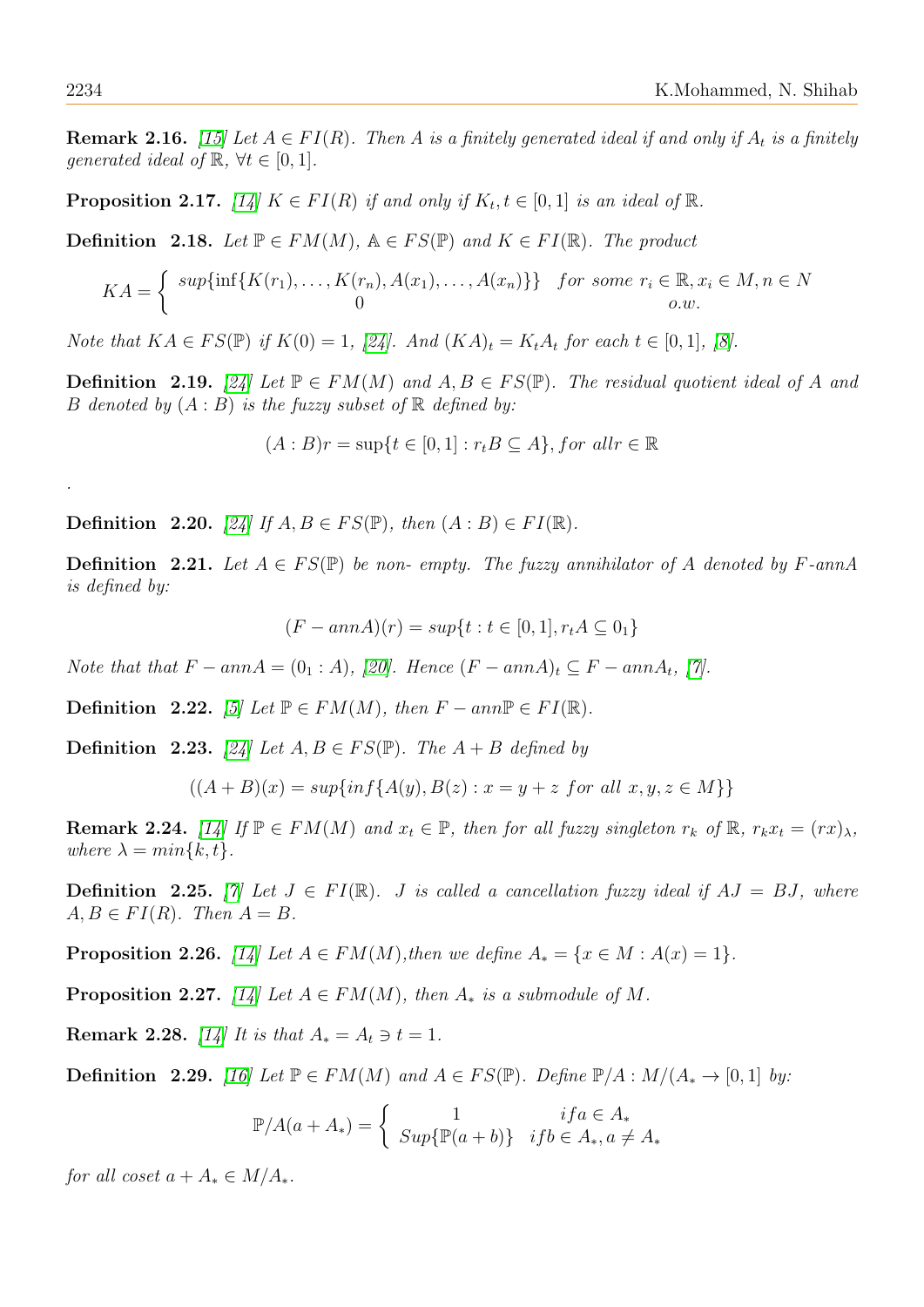**Definition** 2.30. [\[16\]](#page-10-19) If  $\mathbb{P} \in FM(M)$  and  $A \in FS(\mathbb{P})$ , then  $\mathbb{P}/A \in FM(M/A_*)$ .

<span id="page-4-1"></span>Definition 2.31. [\[16\]](#page-10-19) Let  $\mathbb{P} \in FM(M)$  such that  $\mathbb{P}(x) = 1 \forall x \in M$ . Then,  $(P/A)_* = P_*/A_*$  for each  $A \leq P$ .

**Definition** 2.32. [\[13,](#page-10-20) [21\]](#page-10-21) Let  $H \in FI(\mathbb{R})$ . H is called a principle fuzzy ideal if there exist  $x_t \subseteq H$ such that  $H = (x_t)$  then for each  $n_s \subseteq H$ , there exists a fuzzy singleton  $a_t$  of R such that  $n_s = a_t x_t$ , where  $s, l, t \in [0, 1]$ , that is  $H = (x_t) = \{n_s \subseteq H : n_s = a_l x_t\}$  for some fuzzy singleton  $a_l$  of  $\mathbb{R}$ .

**Definition** 2.33. [\[15\]](#page-10-7) Let  $\mathbb{P} \in FM(M)$  and  $\mathfrak{W} \in FS(\mathbb{P})$ . Then  $\mathfrak{W}$  is called a pure fuzzy submodule if for each  $H \in FI(\mathbb{R})$ ,  $H\mathbb{P} \cap \mathfrak{W} = H\mathfrak{W}$ .

<span id="page-4-2"></span>**Definition** 2.34. [\[15\]](#page-10-7) Let  $\mathbb{P} \in FM(M)$  and  $\mathfrak{W} \in FS(\mathbb{P})$ . Then  $\mathfrak{V}$  is a pure fuzzy submodule if only if  $V_t$  is a pure submodule of  $\mathbb{P}_t$ ,  $\forall t \in (0,1]$  ".

**Definition** 2.35. [\[21\]](#page-10-21) Let  $\mathbb{P} \in FM(M)$  and  $\mathfrak{W} \in FS(\mathbb{P})$ . W is called T-pure fuzzy submodule of  $\mathbb{P}$ if for each  $J \in FI(\mathbb{R})$  such that  $J^2P \cap \mathfrak{W} = J^2W$ .

**Definition 2.36.** [\[20\]](#page-10-16) Let  $\mathbb{P} \in FM(M)$ .  $\mathbb{P}$  is called divisible if for every fuzzy singleton  $\mathfrak{r}_1$  of  $\mathbb{R} \mathfrak{r}_1 \neq 0$ ,  $\mathfrak{r}_1 \mathbb{P} = \mathbb{P} \forall l \in (0, 1]$ .

**Definition 2.37.** 1. Let  $\mathbb{P} \in FM(M)$ .  $\mathbb{P}$  is called fully cancellation fuzzy module if for every non-empty  $J \in FI(\mathbb{R})$  and for every  $\mathfrak{V}, \mathfrak{W} \in FS(\mathbb{P})$  such that  $J\mathfrak{W} = J\mathfrak{V}$  implies  $\mathfrak{W} = \mathfrak{V},$  [\[6\]](#page-10-22).

2. Let  $J \in FI(\mathbb{R})$  is non-empty, J is called fuzzy idempotent if  $J = J^2$ , [\[21\]](#page-10-21).

## 3. Fuzzy visible submodules with basic results

This section included the study of a new type of fuzzy submodules, which are called fuzzy visible submodules ,where the basic definition was given for our next work. Many examples ,characterization ,various and important properties have been proven.

**Definition** 3.1. Let  $\mathbb{P} \in FM(M)$  and  $P \neq \mathfrak{W} \in FS(\mathbb{P})$ . Then  $\mathfrak{W}$  is referred to as fuzzy visible submodule whenever  $\mathfrak{W} = W \mathfrak{W}$  for every non-empty  $W \in FI(\mathbb{R})$ .

A fuzzy ideal of a ring  $\mathbb R$  is called visible if it is visible of a fuzzy  $\mathbb R$ -module  $\mathbb R$ .

<span id="page-4-0"></span>**Proposition 3.2.** Let  $\mathbb{P} \in FM(M)$  and  $\mathfrak{W}(\neq P) \in FS(\mathbb{P})$ . Then  $\mathfrak{W}$  fuzzy visible submodule if and only if  $\mathfrak{W}_t$  is visible submodule of  $\mathbb{P}_t$ ,  $\forall t \in (0,1]$ .

**Proof**. Let  $H \neq 0$  be an ideal of a ring R and  $\mathbb{P} \in FM(M)$ . Define  $\mathfrak{J} : \mathbb{R} \to [0,1]$  by  $\mathfrak{J}(x) = \begin{cases} 1 & if x \in H \\ 0 & if x \in H \end{cases}$ .

 $0 \qquad o.w.$ 

It is obvious that  $\mathfrak{J} \in FI(\mathbb{R})$  and  $\mathfrak{J}_t = H$ . Let  $\mathfrak{W}$  be a fuzzy visible submodule of  $\mathbb{P}$  then  $\mathfrak{W}_t$  is a submodule of  $\mathbb{P}_t$ ,  $\forall t \in (0,1]$ .  $\mathfrak{J}_t \mathfrak{W}_t = (\mathfrak{J} \mathfrak{W})_t$  by  $[8]$ ,  $= \mathfrak{W}_t$  since  $\mathfrak{W}$  is a fuzzy visible submodule of  $\mathbb{P}$ . Therefore  $H\mathfrak{W}_t = \mathfrak{W}_t$  and hence  $\mathfrak{W}_t$  is a visible submodule of  $\mathbb{P}_t$ .

Conversely, let  $W \in FI(\mathbb{R})$  is non-empty and  $\mathfrak{W} \in FS(\mathbb{P})$ . Since  $\mathfrak{W}_t$  is a visible submodule of  $\mathbb{P}_t, \forall t \in (0, 1],$  then  $\mathfrak{W}_t = W_t \mathfrak{W}_t = (W \mathfrak{W})_t$  by [\[8\]](#page-10-10). Hence  $\mathbb{W} = W \mathfrak{W}$  by [\[11\]](#page-10-11), that is  $\mathfrak{W}$  a fuzzy visible submodule of  $\mathbb{P}$ .  $\Box$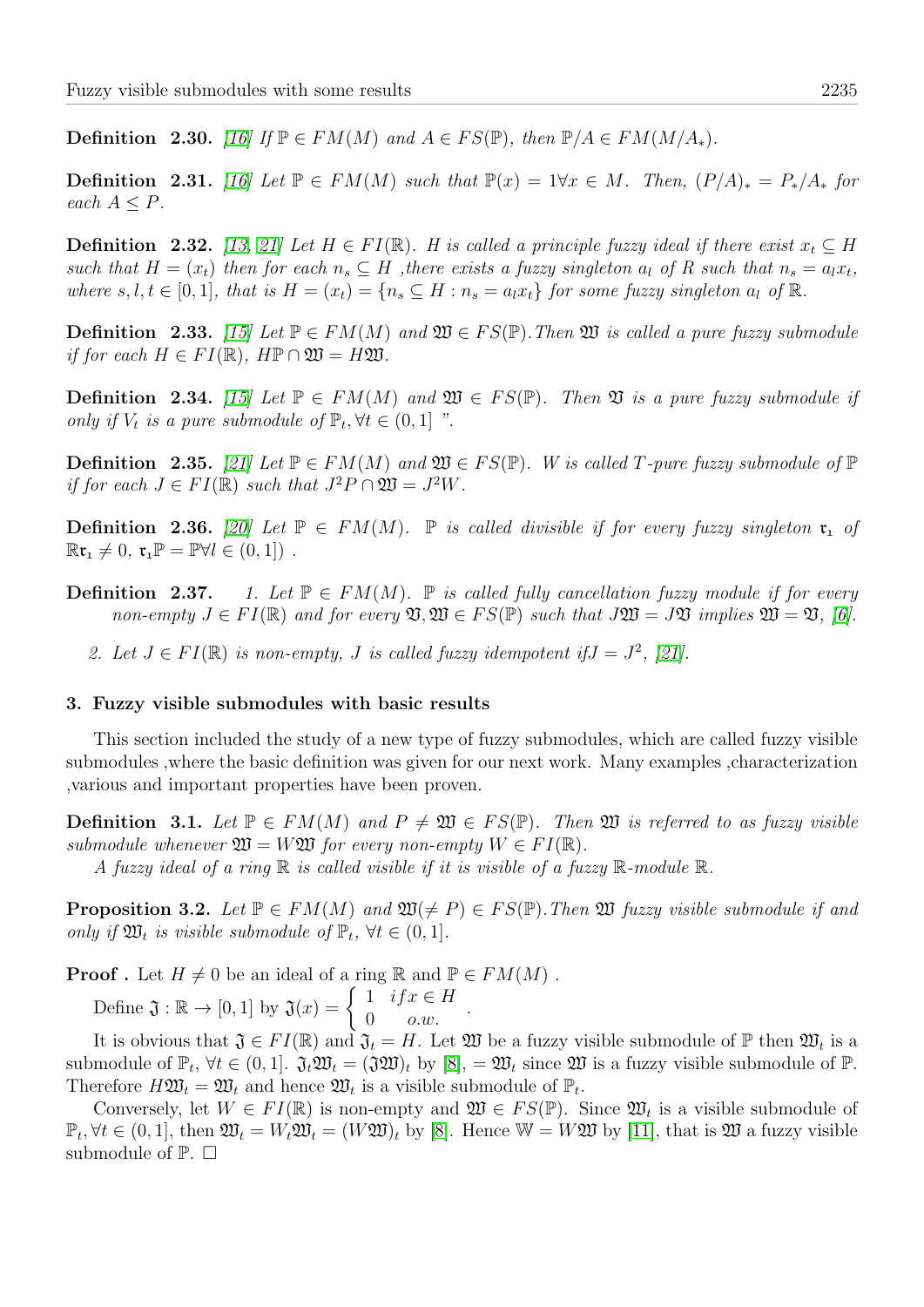### <span id="page-5-0"></span>3.1. Remark and examples

1. Let  $\mathbb{P} \in FM(M)$ . Then  $0_1$  is a fuzzy visible submodule of  $\mathbb{P}$ . **Proof** . Let  $\mathbb{P} \in FM(M)$ .

Define  $0_1 : M \to [0, 1]$  by  $0_1(x) = \begin{cases} 1 & \text{if } x = 0 \\ 0 & \text{otherwise} \end{cases}$  $0$   $o.w.$ 

It is true that  $0_1 \in FS(\mathbb{P})$  and  $(0_1)_t = \{0\}, \forall t \in (0,1]$ . But we have from [[\[10\]](#page-10-23), remark and examples 1.2.2],  $\{0\}$  is visible submodule of  $\mathbb{P}_t$  and hence  $0_1$  be a fuzzy visible submodule of  $\mathbb{P}_t$ .

.

2. Let  $M = Z_4$  as Z-module and  $\mathbb{A} = (\overline{2})$  is a proper submodule of M. Let  $J = (2)$  be an ideal of Z. Then, define  $\mathbb{P}: M \to [0,1]$  by  $\mathbb{P}(x) = \begin{cases} 1 & \text{if } x \in M \\ 0 & \text{otherwise} \end{cases}$  $0$   $o.w.$ and

.

define  $\mathfrak{W}: M \to [0,1]$  by  $\mathfrak{W}(x) = \begin{cases} 1 & \text{if } x \in \mathbb{A} \\ 0 & \text{otherwise} \end{cases}$  $0$   $o.w.$ 

$$
W: Z \to [0, 1] \text{ by } W(x) = \begin{cases} 1 & \text{if } x \in J \\ 0 & o.w. \end{cases}
$$

It is clear that  $\mathbb{P} \in FM(M)$ ,  $\mathfrak{W} \in FS(\mathbb{P})$  and  $W \in FI(\mathbb{R})$ . Then  $\mathbb{P}_t = Z_4$ ,  $\mathfrak{W}_t = A$  and  $W_t = J$ which implies that  $\mathfrak{W}_t$  be not visible submodule of  $\mathbb{P}_t$  by [[\[10\]](#page-10-23), remark and examples [1.2.2]]. Thus  $\mathfrak W$  be not fuzzy visible submodule of  $\mathbb P$  by proposition [3.2.](#page-4-0)  $\Box$ 

3. Let  $M = Z_6$  as Z-module and  $\mathbb{A} = \overline{2}$  is a proper submodule of M. Let  $J = (6)$  be an ideal of Z. Then, define  $\mathbb{P}: M \to [0,1]$  by  $\mathbb{P}(a) = \begin{cases} 1 & \text{if } a \in M \\ 0 & \text{otherwise} \end{cases}$  $0$   $o.w.$ and

.

define  $\mathfrak{W}: M \to [0,1]$  by  $\mathfrak{W}(a) = \begin{cases} 1 & \text{if } a \in (\overline{2}) \\ 0 & \text{otherwise} \end{cases}$  $\begin{array}{cc} 1 & \iota_J & a \in (2) \\ 0 & o.w. \end{array}$  and

$$
W: Z \to [0, 1] \text{ by } W(a) = \begin{cases} 1 & \text{if } a \in (6) \\ 0 & \text{o.w.} \end{cases}
$$

It is true that  $\mathbb{P} \in FM(M), \mathfrak{W} \in FS(\mathbb{P})$  and  $W \in FI(Z)$ . Now,

 $\mathbb{P}_t = M$ ,  $\mathfrak{W}_t = A = (\overline{2})$  and  $W_t = J$ ,  $(\overline{2})$  is not visible submodule of  $\mathbb{P}_t$  by [\[13\]](#page-10-20), [remark and examples 1 2.2. Therefore  $\mathfrak W$  is not fuzzy visible submodule of  $\mathbb P$ .

4. Let  $M = Z_6$  as Z-module and  $A = \overline{3}$  is a proper submodule of M. Let  $J = \overline{2}$  be an ideal of Z. In a similar way above and by [[\[10\]](#page-10-23), remark and examples 1.2.2], we have

$$
\mathfrak{W}(x) = \begin{cases} 1 & \text{if } x \in (\overline{3}) \\ 0 & o.w. \end{cases}
$$
 is not fuzzy visible submodule of  $\mathbb{P}$ .

5. If K is a non-empty fuzzy cyclic submodule of a fuzzy module  $Q$  as a Z-module, then it is not visible.

**Proof** . Let  $K = (x_t)$ ,  $x =$ a b ,  $a, b \in \mathbb{Z}, a \neq 0, b \neq 0, t \in (0, 1],$  be a fuzzy cyclic submodule of Q as Z-module and  $L = (s_n) \in FI(Z), n \in (0,1]$ , then  $(s_n)(x_t) \neq (x_t)$ . Hence K be not fuzzy visible. □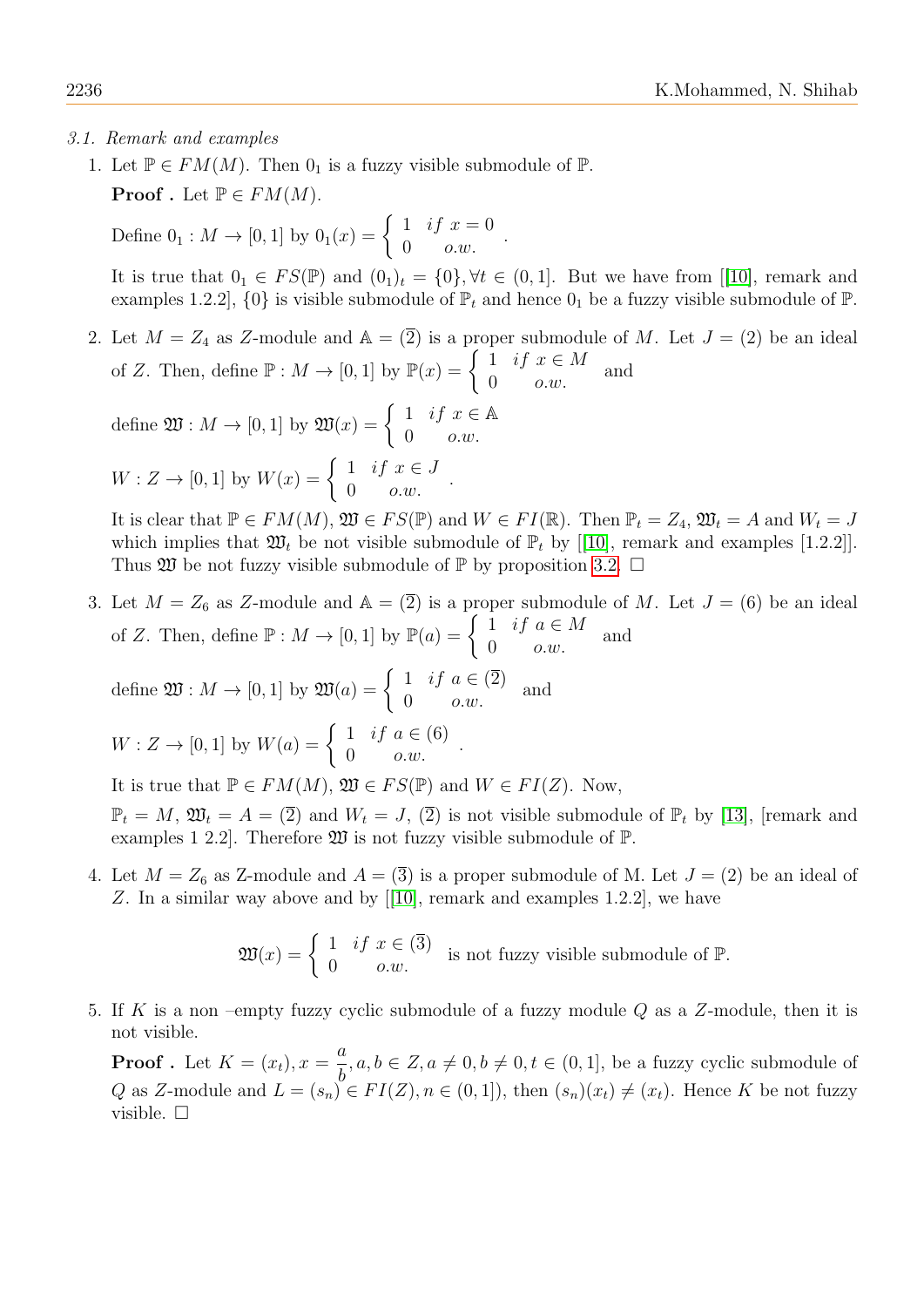6. Let  $\mathbb{P}_1, \mathbb{P}_2 \in FM(M)$  and  $f : \mathbb{P}_1 \to \mathbb{P}_2$  be a fuzzy epimorphism. If  $\mathfrak{W}$  is a fuzzy f-invariant visible submodule of  $\mathbb{P}_1$ , then  $f(\mathfrak{W})$  be a fuzzy visible of  $\mathbb{P}_2$ .

**Proof**. Let  $f : \mathbb{P}_1 \to \mathbb{P}_2$  be a fuzzy epimorphism since  $\mathfrak{W}$  is a fuzzy visible of  $\mathbb{P}_1$  so  $\mathfrak{W} = A\mathfrak{W}$ for every non-empty  $A \in FI(\mathbb{R})$ . Then  $f(\mathfrak{W}) = f(A\mathfrak{W})$ . Hence  $f(\mathfrak{W}) = Af(\mathfrak{W})$  by [[\[15\]](#page-10-7), lemma 2.3.1], then  $f(\mathfrak{W})$  is a fuzzy visible of  $\mathbb{P}$ .  $\Box$ 

7. Let  $\mathbb{P}_1, \mathbb{P}_2 \in FM(M)$  and  $f : \mathbb{P}_1 \to \mathbb{P}_2$  be a fuzzy epimorphism. If K is a fuzzy visible submodule of  $\mathbb{P}_2$ , then  $f^{-1}(K)$  be a fuzzy visible of  $P_1$ .

**Proof**. Let  $f : \mathbb{P}_1 \to \mathbb{P}_2$  be a fuzzy epimorphism and K is a fuzzy visible submodule of  $\mathbb{P}_2$ , then for every nonzero  $L \in FI(\mathbb{R})$ , we have  $K = LK$  then  $f^{-1}(K) = f^{-1}(LK)$ . Then  $f^{-1}(K) = Lf^{-1}(K)$  by [\[15\]](#page-10-7). Therefore  $f^{-1}(K)$  be a fuzzy visible.  $\square$ 

**Proposition 3.3.** Let  $\mathfrak{W}(\neq \mathbb{P}) \in FS(\mathbb{P})$ . Then the following are equivalent:

- 1. W is a fuzzy visible submodule.
- 2.  $\mathfrak{W} = J\mathfrak{W}$  for each nonzero finitely generated fuzzy ideal Jof  $\mathbb{R}$ .

#### **Proof** .  $1 \Rightarrow 2$  Clear.

 $2 \Rightarrow 1$ : Let  $\mathfrak{W} = J\mathfrak{W}$  for a nonzero finitely generated fuzzy ideal J of R, then  $J_t$  is a finitely generated ideal of  $\mathbb{R} \forall t \in (0,1]$  by [[\[15\]](#page-10-7), remark 2.1.9]. Since  $\mathfrak{W}_t = (J\mathfrak{W}_t = J_t\mathfrak{W}_t$ , then by [[\[10\]](#page-10-23), proposition 1.1.3], we have  $\mathfrak{W}_t$  is a visible submodule of  $\mathbb{P}_t$ ,  $\forall t \in (0,1]$ . Therefore  $\mathfrak{W}$  be fuzzy visible.  $\Box$ 

**Proposition 3.4.** Let  $\mathbb{P} \in FM(M)$ , such that  $\mathbb{P}(x) = 1$ , for each  $x \in M$ , let  $\mathfrak{W}$  be a fuzzy visible submodule of  $\mathbb{P}$ . Then  $\mathfrak{W}/\mathfrak{V}$  is a fuzzy visible of  $\mathbb{P}/\mathfrak{V}$  where  $\mathfrak{V} \in FS(\mathfrak{W})$ .

**Proof**. It is clear that  $\mathfrak{W}/\mathfrak{V} \in FS(\mathbb{P}/\mathfrak{V})$ . Since  $\mathbb{P} \in FM(M)$  then  $\mathbb{P}_t$  is a module and  $\mathfrak{W}_t$  is a visible submodule of  $\mathbb{P}, \forall t \in (0,1]$  by proposition [3.2,](#page-4-0) then  $\mathbb{P}_*$  is a module and  $\mathfrak{W}_*$  is a visible submodule of it. Now by [[\[10\]](#page-10-23), proposition 1.1.4], we have  $\mathfrak{W}_*/\mathfrak{V}_*$  is a fuzzy visible of  $\mathbb{P}_*/\mathfrak{V}_*$ , then by proposition [2.31,](#page-4-1) we have  $(\mathfrak{W}/\mathfrak{V})_* = \mathfrak{W}_*/\mathfrak{V}_*$  and hence  $(\mathfrak{W}/\mathfrak{V})_*$  is a visible submodule of  $(\mathbb{P}/\mathfrak{V})_*$ , therefore  $(\mathfrak{W}/\mathfrak{V})$  be a fuzzy visible submodule of  $(\mathbb{P}/\mathfrak{V})$ .  $\Box$ 

**Proposition 3.5.** Assume that  $\mathbb{P} \in FM(M)$ . Then the sum of two fuzzy visible submodules , also is a fuzzy visible.

**Proof** . Let  $J \in FI(\mathbb{P})$  is non-empty and  $\mathfrak{W}, \mathfrak{V} \in FS(\mathbb{P})$ . Then  $J(\mathfrak{W}+\mathfrak{V})=J\mathfrak{W}+J\mathfrak{V}=\mathfrak{W}+\mathfrak{V}$ (since  $\mathfrak M$  and  $\mathfrak V$  are fuzzy visible submodules). Therefore  $\mathfrak W+\mathfrak V$  be a fuzzy visible submodule of  $\mathbb P$ . □

<span id="page-6-0"></span>**Proposition 3.6.** Every fuzzy submodule of a fuzzy visile submodule  $\mathfrak{W}$  is also fuzzy visible.

**Proof** . Let  $\mathbb{P} \in FM(M)$  and  $\mathfrak{W}$  be a fuzzy visible submodule of  $\mathbb{P}$ , let  $\mathfrak{W}(\neq \mathbb{P}) \in FS(\mathbb{P})$  to prove that  $\mathfrak V$  is a fuzzy visible. Since  $\mathfrak W$  is a fuzzy visible by hypothesis. Then  $\mathfrak W_t$  is visible submodule by proposition [3.2,](#page-4-0) since  $\mathfrak{V} \in FS(\mathfrak{W})$ , we have  $\mathfrak{V}_t$  is a submodule of  $\mathbb{P}_t$ ,  $\forall t \in (0,1]$  by [\[18\]](#page-10-24), that is  $\mathfrak{V}_t \subseteq W_t$ . Therefore  $\mathfrak{V}_t$  is a visible submodule of  $\mathfrak{W}_t$  by [[\[10\]](#page-10-23), proposition 1.1.7]. Hence  $\mathfrak{V}$  be a fuzzy visible submodule of  $\mathfrak W$  by proposition [3.2.](#page-4-0)  $\square$ 

<span id="page-6-1"></span>**Proposition 3.7.** Let  $\mathfrak{W}, \mathfrak{V} \in FS(\mathbb{P})$ . If either  $\mathfrak{W}$  or  $\mathfrak{V}$  is a fuzzy visible submodule of  $\mathbb{P}$ , then  $\mathfrak{W} \cap \mathfrak{V}$  is also fuzzy visible.

**Proof.** Let  $\mathfrak{W}, \mathfrak{V} \in FS(\mathbb{P})$ , then  $\mathfrak{W} \cap \mathfrak{V} \in FS(\mathbb{P})$  [\[24\]](#page-10-5), since either  $\mathfrak{W}$  or  $\mathfrak{V}$  is a fuzzy visible then  $\mathfrak{W}_t$ or  $\mathfrak{V}_t$  is a visible submodule and hence  $\mathfrak{W}_t \cap \mathfrak{V}_t$  is a visible submodule by [[\[10\]](#page-10-23), proposition 1.1.8]. But  $(\mathfrak{W}_t \cap \mathfrak{V}_t) = (\mathfrak{W} \cap \mathfrak{V})_t$  by [\[22\]](#page-10-0). Therefore  $\mathfrak{W} \cap \mathfrak{V}$  be a fuzzy visible by proposition [3.2.](#page-4-0)  $\Box$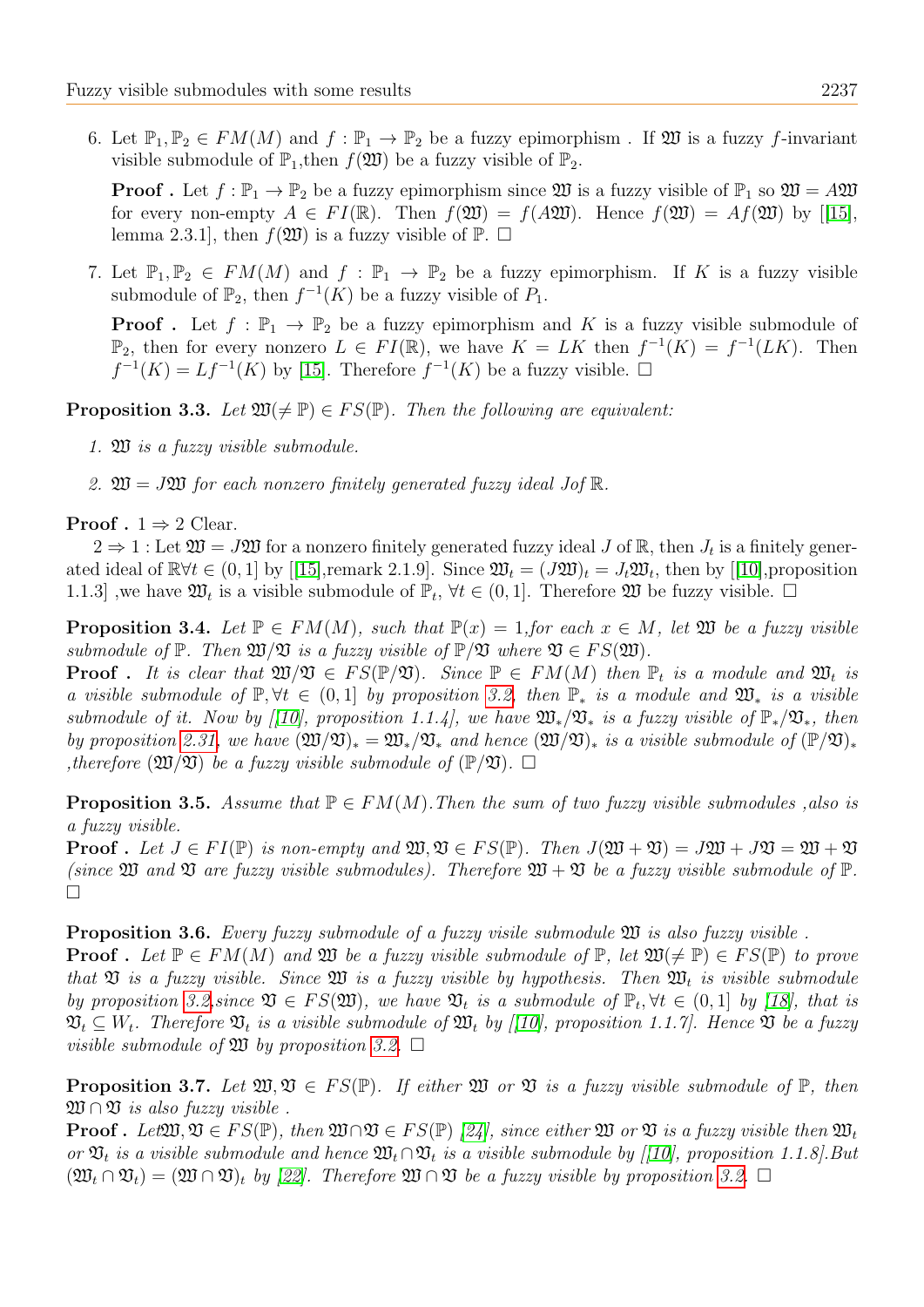**Corollary 3.8.** Let  $\{\mathfrak{W}_i\}_{i\in I} \in FS(\mathbb{P})$  such that at least one of them is visible, then  $\bigcap_{i=1}^n \mathfrak{W}_i$  is a fuzzy visible.

**Proof** . Since  $\bigcap_{i=1}^n \mathfrak{W}_i \subseteq \mathfrak{W}_i$ ,  $\forall i$ , then by proposition [3.6](#page-6-0) we have the result.

The converse of proposition [3.6:](#page-6-0) Let  $M = Z_{12}$  as  $Z_{36}$ -module,  $H = (\overline{6})$  submodule of M.

define  $\mathbb{P}: M \to [0,1]$  by  $\mathbb{P}(x) = \begin{cases} 1 & \text{if } x \in M \\ 0 & \text{otherwise} \end{cases}$  $0$   $o.w.$ define  $0_1(x) : M \to [0,1]$  by  $0_1(x) = \begin{cases} 1 & \text{if } x = 0 \\ 0 & \text{otherwise} \end{cases}$  $0 \qquad o.w.$ It is apparent that  $\mathbb{P} \in FM(M)$  and  $\mathfrak{d}_1 \in FS(\mathbb{P})$  by remark and examples [3.1.](#page-5-0) define  $\mathfrak{W}: M \to [0,1]$  by  $\mathfrak{W}(x) = \begin{cases} 1 & \text{if } x \in (\overline{6}) \\ 0 & \text{otherwise} \end{cases}$  $0$   $o.w.$ 

Then  $\mathfrak{V} \in FS(\mathbb{P}), 0_1 \subseteq \mathfrak{V}$  and  $\mathfrak{V}$  is not fuzzy visible of  $\mathbb{P}$  since  $\mathfrak{V}_t = \overline{6}$ ) $\forall t \in [0,1]$  be not visible submodule of  $Z_{12}$  by  $[10]$ , p15].  $\Box$ 

<span id="page-7-0"></span>**Remark 3.9.** In easy way we can prove that ,if  $J \in FI(\mathbb{R})$ , then J is a fuzzy idempotent if and only if  $J_t$  is an idempotent  $\forall t \in (0,1]$ .

**Proposition 3.10.** Let  $\mathbb{R}$  be a ring in which every nonzero fuzzy ideals of  $\mathbb{R}$  are idempotent. Let  $\mathfrak{W}$ be a fuzzy visible submodule of fully cancellation fuzzy R-module P. If  $\mathfrak{V}(\neq \mathbb{P}) \in FS(\mathbb{P})$  such that  $\mathfrak{W} \subset \mathfrak{V}$ , then  $\mathfrak{V}$  is a fuzzy visible submodule of  $\mathbb{P}$ .

**Proof**. Since  $\mathfrak{W} \in FS(\mathbb{P})$ , then  $\mathfrak{W}_t$  is a visible submodule by proposition [3.2,](#page-4-0) let  $\mathfrak{V} \in FS(\mathbb{P})$  such that  $\mathfrak{W} \subseteq \mathfrak{V}$ . But  $\mathfrak{W}_t \subseteq \mathfrak{V}_t$  by [\[14\]](#page-10-12) Since in  $\mathbb R$  every non zero fuzzy ideals are idempotent then by remark [3.9](#page-7-0) every non zero ideals of  $\mathbb R$  is idempotent. Also since  $\mathbb P$  is a fully cancellation fuzzy, we have  $\mathbb{P}_t$  is a fully cancellation  $\forall t \in (0,1]$  by [\[6\]](#page-10-22), proposition 1.2.2] then  $\mathfrak{V}_t$  is a visible of  $\mathbb{P}_t$  by [\[10\]](#page-10-23), proposition 1.1.11], therefore  $\mathfrak V$  be a fuzzy visible submodule of  $\mathbb P$ .  $\Box$ 

**Definition** 3.11. An R-module M is called strongly cancellation module if for each ideals L and J of  $\mathbb R$  such that  $LW = JW$ , then  $L = J$  for every submodule W of M, [\[6\]](#page-10-22).

This notion will be fuzzified into a strongly cancellation fuzzy module as follows:

**Definition 3.12.** Let  $\mathbb{P} \in FS(\mathbb{P})$  and  $H \mathfrak{W} = K \mathfrak{W}$  for every  $H, K \in FI(\mathbb{R})$ . Then  $\mathbb{P}$  is called strongly cancellation fuzzy module if  $H=K$  for every  $\mathfrak{W} \in FS(\mathbb{P})$ .

**Proposition 3.13.** Let  $\mathbb{P} \in FM(M)$ . Then  $\mathbb{P}$  is strongly cancellation fuzzy module if and only if  $\mathbb{P}_t$ is strongly cancellation module,  $\forall t \in (0,1]$ .

**Proof**. Let H and K are ideals of  $\mathbb R$  and N be a submodule of M. Let  $HN = KN$ .

define 
$$
\mathfrak{W}: M \to [0,1]
$$
 by  $\mathfrak{W}(x) = \begin{cases} 1 & \text{if } a \in N \\ 0 & o.w. \end{cases}$  and  
\n
$$
A: M \to [0,1]
$$
 by  $A(x) = \begin{cases} 1 & \text{if } x \in H \\ 0 & o.w. \end{cases}$  and  $C: \mathbb{R} \to [0,1]$  by  $C(x) = \begin{cases} 1 & \text{if } x \in K \\ 0 & o.w. \end{cases}$ 

Clear that  $A, C \in FI(\mathbb{R})$  and  $\mathfrak{W} \in FS(\mathbb{P})$  and hence  $A_t = H, C_t = K$  and  $\mathfrak{W}_t = N, \forall t \in (0,1].$ Hence  $A_t \mathfrak{W}_t = C_t \mathfrak{W}_t$ , which implies  $(A \mathfrak{W})_t = (C \mathfrak{W})_t$  therefore  $(A \mathfrak{W}) = (C \mathfrak{W})_t$ , since  $\mathbb P$  be a strongly cancellation fuzzy, then  $A = C$ . Therefore  $H = K$ .

Conversely, let  $\mathbb{P}_t$  be a strongly cancellation where  $t \in (0,1]$  and let  $\mathfrak{W} \in FS(\mathbb{P})$  such that  $A\mathfrak{W} = C\mathfrak{W}$ , where  $A, C \in FI(\mathbb{R})$ . Then  $(A\mathfrak{W})_t = (C\mathfrak{W})_t$  and hence  $A_t\mathfrak{W}_t = C_t\mathfrak{W}_t$ , but  $\mathfrak{W}_t$  is a submodule of  $\mathbb{P}_t$  and  $\mathbb{P}_t$  is a strongly cancellation module by hypothesis , then  $A_t = C_t$ . Hence  $A = C$ , therefore P be a strongly cancellation fuzzy module.  $\square$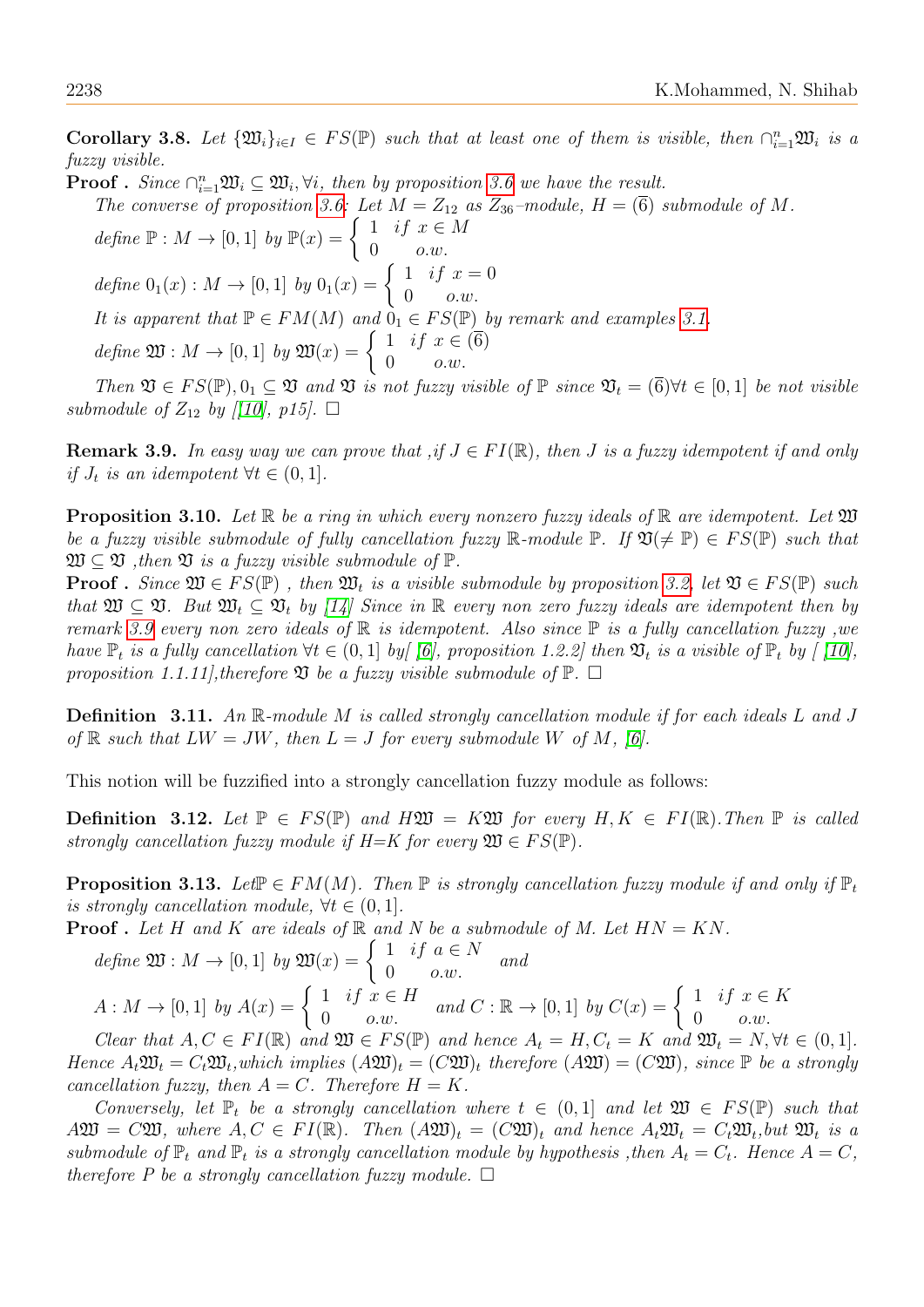**Proposition 3.14.** Let  $\mathbb P$  be a strongly cancellation fuzzy module  $\mathbb P$  and  $\mathfrak{W} \in FS(\mathbb P)$ . If  $\mathfrak{W}$  is fuzzy visible, then  $F - ann(H\mathfrak{W}) = F - ann(H)$ , for every nonzero  $H \in FI(\mathbb{P})$ . **Proof**. Let  $r_t \subseteq F - ann(H)$ , then  $r_t H \subseteq 0_1$ ,  $r \in \mathbb{R}$  and hence  $r_t H \mathfrak{W} \subseteq 0_1$ , then  $r_t \subseteq F - ann(H \mathfrak{W})$ . Therefore  $F - ann(H) \subseteq F - ann(H\mathfrak{W})$ . Let  $s_t \subseteq F - ann(H\mathfrak{W})$ . Then  $s_t H\mathfrak{W} \subseteq 0_1$ , but  $\mathfrak{W}$  is a fuzzy visible, then  $s_t \mathfrak{W} \subseteq 0_1$  and  $s_t \mathfrak{W} \subseteq 0_1 \mathfrak{W}$  but  $\mathbb{P}$  is a strongly cancellation fuzzy module, then we have  $s_t \subseteq 0_1$ . Thus  $s_t H \subseteq 0_1$  and hence  $s_t \subseteq F - ann(H)$ . Therefore  $F - ann(H\mathfrak{W}) = F - ann(H)$ . □

**Proposition 3.15.** Let  $\mathbb{P}$  be a strongly cancellation fuzzy  $\mathbb{R}$ -module with a fuzzy visible submodule  $\mathfrak{W}$ . Then every nonzero  $H \in FI(\mathbb{R})$  is cancellation.

**Proof** . Let  $\mathfrak{W} \in FS(\mathbb{P})$  and  $H \in FI(\mathbb{R})$  is a nonzero. Hence  $\mathfrak{W} = H\mathfrak{W}$  for each nonzero  $H \in FI(\mathbb{R})$ . Let  $AH = BH$  such that  $A, B \in FI(\mathbb{R})$ . Then  $AH\mathfrak{W} = BH\mathfrak{W}$ , hence  $A\mathfrak{W} = B\mathfrak{W}$ (since  $\mathfrak M$  is a fuzzy visible). Therefore  $A = B$ (since  $\mathbb P$  is a strongly cancellation fuzzy module).  $\Box$ 

**Proposition 3.16.** For each nonzero  $H \in FI(\mathbb{R})$  and for each non-empty collection  $\{\mathfrak{W}_i\}$  of fuzzy visible submodules of an R-module M. We have  $H(\bigcap_i \mathfrak{W}_i) = \bigcap_i H\mathfrak{W}_i$ .

**Proof**. We Know that  $\bigcap_i \mathfrak{W}_i \subseteq \mathfrak{W}_i$  for each j, but  $\mathfrak{W}_i$  is a fuzzy visible for each j and hence  $H\mathfrak{W}_j = \mathfrak{W}_j$  for each j, by proposition [3.7,](#page-6-1) we have  $\bigcap_j \mathfrak{W}_j$  is a fuzzy visible submodule of  $\mathbb{P}$ . Therefore  $\cap_i H\mathfrak{W}_i = \cap_i \mathfrak{W}_i = H(\cap_i \mathfrak{W}_i) \square$ 

<span id="page-8-1"></span>**Proposition 3.17.** Let  $\mathbb{P} \in FM(M)$  and  $\mathfrak{W} \in FS(\mathbb{P})$ . Then  $\mathfrak{W}$  is a pure fuzzy of  $\mathbb{P}$ . **Proof**. Let  $\mathfrak{W}$  be a fuzzy visible submodule of  $\mathbb{P}$ , then  $\mathfrak{W}_t$  is a visible submodule of  $\mathbb{P}_t \forall t \in (0,1]$ , and hence  $\mathfrak{W}_t$  is a pure submodule of  $\mathbb{P}_t$  by [ [\[10\]](#page-10-23), proposition 1.1.17]. Then  $\mathfrak{W}$  be a pure fuzzy by proposition [2.34.](#page-4-2)  $\Box$ 

**Remark 3.18.** If  $\mathfrak V$  is a pure fuzzy submodule of  $\mathbb P$ , then it is not necessary will be fuzzy visible, for example:

Consider  $M = Z_6$  as Z-module. Define  $\mathbb{P}: M \to [0,1]$  by  $\mathbb{P}(a) = \begin{cases} 1 & \text{if } x \in Z_6 \\ 0 & \text{otherwise} \end{cases}$  $0$   $o.w.$ 

It is true that  $\mathbb{P} \in FM(M)$ . Then  $0_1$  and  $\mathbb{P}$  are always pure submodule. But  $\mathbb{P}$  is not fuzzy visible.

<span id="page-8-0"></span>**Proposition 3.19.** Let Y be a principle fuzzy ring on a ring  $\mathbb{R}$  and  $\mathbb{P}$  be a fuzzy divisible module. Then each proper fuzzy pure submodule of  $\mathbb P$  is fuzzy visible.

**Proof**. Let  $H \in FI(Y)$  and  $V \neq (\mathbb{P}) \in FS(\mathbb{P})$ . Since Y is a principle fuzzy ring, then  $H = (r_1)$ for some some  $r \in \mathbb{R}$ ,  $r_l \neq 0_1$ . We know that  $H\mathfrak{W} \subseteq \mathfrak{W}$  to prove that  $\mathfrak{W} \subseteq H\mathfrak{W}$ . let  $x_t \subseteq \mathfrak{W}$ , then  $x_t \subseteq \mathbb{P}$ . Then  $x_t \subseteq \mathfrak{W} \cap \mathbb{P}$ . But  $\mathbb{P}$  Is a fuzzy divisible module, then  $\mathbb{P} = r_t \mathbb{P}$  for each fuzzy singleton  $r_l$  of  $\mathbb{R}, r_l \neq 0_1$ . Therefore  $\mathbb{P} = (r_1)\mathbb{P}$ , hence  $x_t \subseteq \mathfrak{W} \cap (r_l)\mathbb{P} = (r_l)\mathfrak{W} = H\mathfrak{W}$ , we have  $\mathfrak{W} \subseteq H\mathfrak{W}$ . Hence  $\mathfrak{W} = H \mathfrak{W}$ .  $\Box$ 

**Proposition 3.20.** A direct summand of a fuzzy divisible module  $\mathbb P$  over fuzzy P.I.D. ring  $\mathbb R$  is a fuzzy visible .

**Proof** . Let  $\mathfrak M$  be a direct summand of a fuzzy divisible module  $\mathbb P$ , then  $\mathfrak M$  is a fuzzy pure by [\[15\]](#page-10-7), proposition 2.2.7] and hence  $\mathfrak W$  is a visible submodule by proposition [3.19.](#page-8-0)  $\Box$ 

**Proposition 3.21.** Let  $\mathbb{R}$  be a P.I.R. and P be a fuzzy divisible  $\mathbb{R}$ -module and  $\mathfrak{W} \leq \mathfrak{V} \leq \mathbb{P}$ , then

- 1. If  $\mathfrak W$  is a fuzzy visible in  $\mathfrak V$  and  $\mathfrak V$  is a fuzzy visible in  $\mathbb P$ , then  $\mathfrak W$  is a fuzzy visible in  $\mathbb P$ .
- 2. If  $\mathfrak W$  is a fuzzy visible in  $\mathbb P$ , then  $\mathfrak W$  is a fuzzy visible in  $\mathfrak V$ .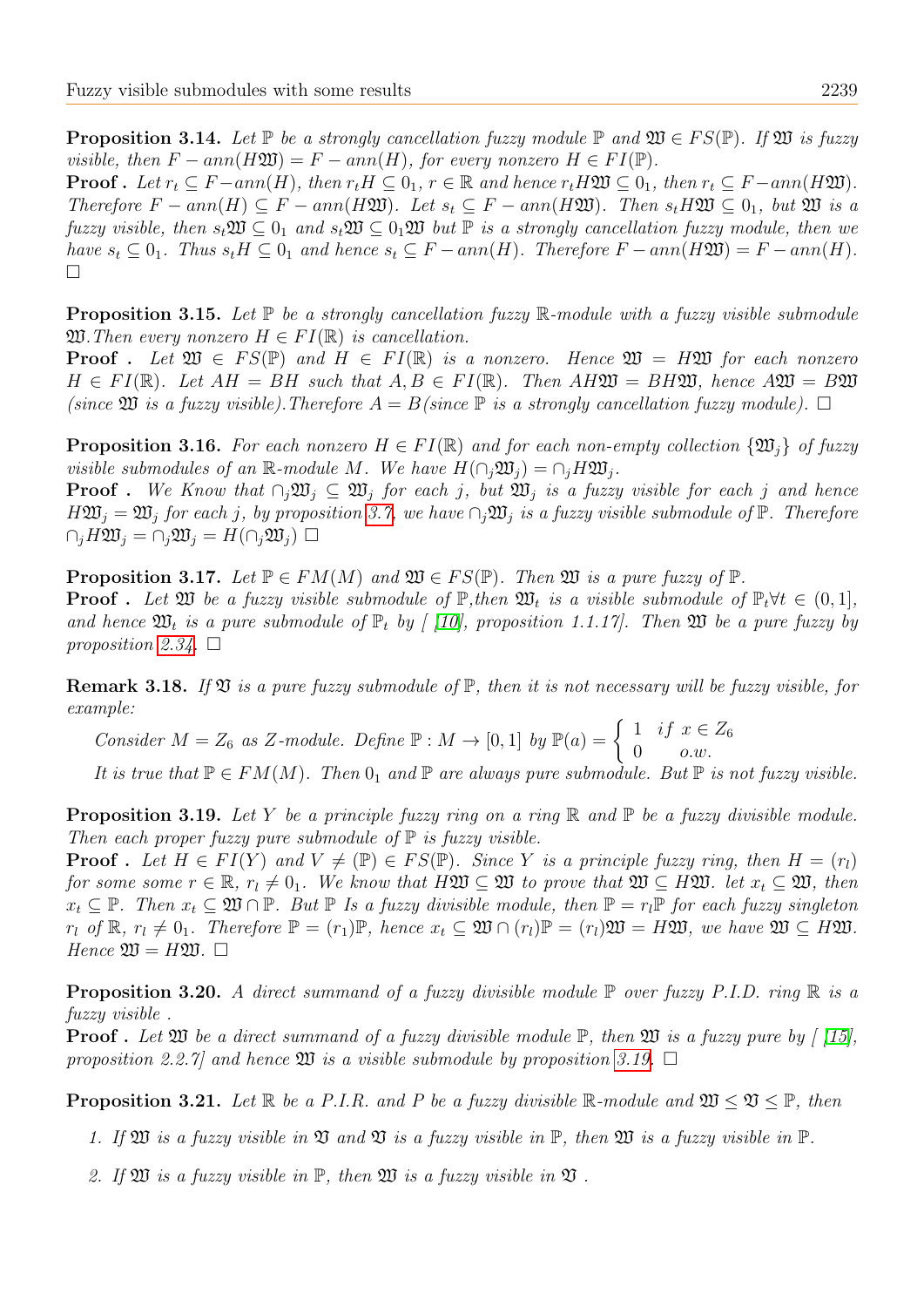## Proof .

- 1. Since  $\mathfrak W$  is a fuzzy visible in  $\mathfrak V$ , then by proposition [3.2](#page-4-0)  $\mathfrak W_t$  is a visible submodule in  $\mathfrak V_t$ . Also since  $\mathfrak V$  is a fuzzy visible in  $\mathbb P$ , then  $\mathfrak V_t$  is a visible submodule in  $\mathbb P_t$ . Since  $\mathbb P$  is a fuzzy divisible we have  $\mathbb{P}_t$  is a divisible by [[\[5\]](#page-10-18), proposition 2.2.12]. And hence  $\mathfrak{W}_t$  is a visible submodule of  $\mathbb{P}_t$ by [[\[10\]](#page-10-23), proposition 1.1.22 (2)]. Therefore  $\mathfrak W$  is a fuzzy visible in  $\mathbb P$ .
- 2. Since  $\mathfrak W$  is a fuzzy visible in  $\mathbb P$ , then  $\mathfrak W_t$  is a visible submodule in  $\mathbb P_t$  by proposition [3.2.](#page-4-0) But  $\mathfrak{W} \leq \mathfrak{V} \leq \mathbb{P}$ , then  $\mathfrak{W}_t \leq \mathfrak{V}_t \leq \mathbb{P}_t$  by [\[22\]](#page-10-0) and hence  $\mathfrak{W}_t$  is a visible submodule of  $\mathfrak{V}_t$  by [\[10\]](#page-10-23), proposition 1.1.22, (2), where  $\mathbb{P}_t$  is a divisible  $\mathbb{R}\text{-module}$ , and hence W be a fuzzy visible in  $\mathfrak{V}$ .

□

Corollary 3.22. A fuzzy visible submodule  $\mathfrak W$  of  $\mathbb P$  is T-Pure fuzzy submodule.

**Proof** . By  $[21]$ , remark and examples) and proposition [3.17,](#page-8-1) the result is true. In The following example we show that the converse of corollary [3.23](#page-9-0) not satisfied :  $\Box$ 

<span id="page-9-0"></span>**Example 3.23.** Consider  $M = Z_4$  as Z-module and  $L = (\overline{2})$  is a submodule of  $Z_4$  and  $J = nZ$  is an ideal of Z where n is a positive integer.

Define 
$$
\mathbb{P}: M \to [0, 1]
$$
 by  $\mathbb{P}(a) = \begin{cases} 1 & \text{if } x \in M \\ 0 & o.w. \end{cases}$   
Define  $Y: M \to [0, 1]$  by  $Y(a) = \begin{cases} 1 & \text{if } x \in (\overline{2}) \\ 0 & o.w. \end{cases}$   
Define  $\mathfrak{V}: M \to [0, 1]$  by  $\mathfrak{V}(x) = \begin{cases} 1 & \text{if } x \in nZ \\ 0 & o.w. \end{cases}$ 

 $\mathbb{P}_t = M, Y_t = (\overline{2}), V_t = nZ = J, Y_t$  is a  $T$ -pure of  $Z_4$ , then Y is a fuzzy  $T$ -pure of  $\mathbb{P}$  by [[\[21\]](#page-10-21), proposition 1.2.4], but Y be not fuzzy visible by remark and examples  $3.1$ .

**Proposition 3.24.** Let  $\mathfrak{W} \in FS(\mathbb{P})$  such that  $\mathfrak{W} \subset \mathfrak{V}$ . Then  $\mathfrak{W}$  is a pure fuzzy submodule of  $\mathfrak{V}$ whenever  $\mathfrak W$  is a visile of  $\mathbb P$ .

**Proof**. Since  $\mathfrak{W} \subseteq \mathfrak{V}$  then  $\mathfrak{W}_t \subseteq \mathfrak{V}_t$  where  $t \in (0,1]$ , but  $\mathfrak{W}_t$  is a visible submodule of  $\mathbb{P}_t$  by proposition [3.2,](#page-4-0) therefore  $\mathfrak{W}_t$  is a pure submodule of  $\mathfrak{V}_t$  by [ [\[10\]](#page-10-23), proposition 1.1.28]. Hence  $\mathfrak{W}$  is a pure fuzzy submodule of  $\mathfrak{V}$ .  $\square$ 

**Proposition 3.25.** Let  $\mathbb{P} \in FM(M)$  and  $\mathfrak{V}$  be a pure fuzzy submodule in  $\mathbb{P}$ . If  $\mathfrak{V}$  is a fuzzy visible submodule of  $\mathfrak V$ , then  $\mathfrak W$  is a pure fuzzy in  $\mathbb P$ .

**Proof** . Since  $\mathfrak{W} \subset \mathfrak{V}$  then  $\mathfrak{W}_t \subset \mathfrak{V}_t \forall t \in (0,1], \mathfrak{W}_t$  is visible submodule of  $\mathfrak{V}_t$  by proposition [3.2,](#page-4-0) and  $\mathfrak{V}_t$  is a pure submodule of  $\mathbb{P}_t$ , therefore  $\mathfrak{W}_t$  is a pure of  $\mathbb{P}_t$  by [[\[10\]](#page-10-23), proposition 1.1.29], and hence  $\mathfrak W$  be a pure in  $\mathbb P$ .  $\Box$ 

**Definition** 3.26. Let  $\mathbb{P} \in FM(M)$ .  $\mathfrak{W} \in FS(\mathbb{P})$  is called idempotent in  $\mathbb{P}$  if and only if  $\mathfrak{W} = \mathfrak{W}$ :  $\mathbb{P}$ ) $\mathfrak{W}$ .

**Proposition 3.27.** Every fuzzy visible submodule  $\mathfrak{W}$  of  $\mathbb{P}$  is an idempotent submodule. **Proof** . Since  $\mathfrak{W}$  is a fuzzy visible of  $\mathbb{P}$ , then  $\mathfrak{W} = H\mathfrak{W}$ , for every non-empty  $H \in FI(\mathbb{R})$ . Put  $H = (\mathfrak{W} : \mathbb{P})$ , thus  $\mathfrak{W} = (\mathfrak{W} : \mathbb{P})\mathfrak{W}$ . Therefore  $\mathfrak{W}$  be a fuzzy idempotent.  $\Box$